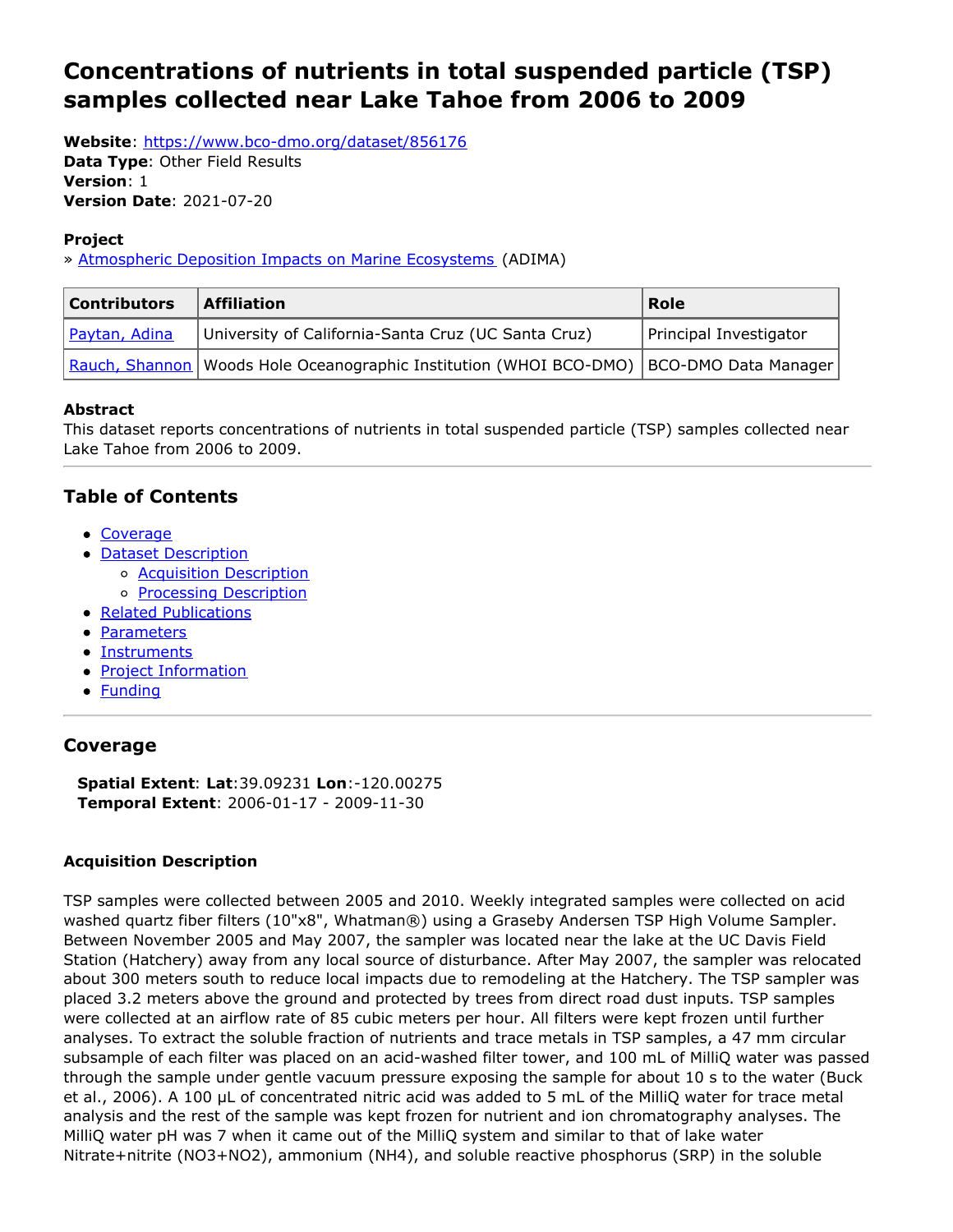fractions of TSP samples were analyzed using a nutrient autoanalyzer (QuikChem 8000 Flow Injection Analyzer). Detection limits of NO3+NO2, ammonium, and SRP are 0.29 μmol N per liter, 0.53 μmol N per liter, and 0.1 μmol P per liter, respectively.

#### **Processing Description**

#### **BCO-DMO Processing:**

- changed date format to YYYY-MM-DD;
- renamed fields to comply with BCO-DMO naming conventions.

[ table of [contents](#page-0-0) | [back](#page-0-0) to top ]

# **Related Publications**

Buck, C. S., Landing, W. M., Resing, J. A., & Lebon, G. T. (2006). Aerosol iron and aluminum solubility in the northwest Pacific Ocean: Results from the 2002 IOC cruise. Geochemistry, Geophysics, Geosystems, 7(4), n/a–n/a. doi:10.1029/2005gc000977 <https://doi.org/10.1029/2005GC000977> *Methods*

Chien, C.-T., Allen, B., Dimova, N. T., Yang, J., Reuter, J., Schladow, G., & Paytan, A. (2019). Evaluation of atmospheric dry deposition as a source of nutrients and trace metals to Lake Tahoe. Chemical Geology, 511, 178-189. doi: 10.1016/j.chemgeo.2019.02.005 *Results*

[ table of [contents](#page-0-0) | [back](#page-0-0) to top ]

### **Parameters**

| <b>Parameter</b> | <b>Description</b>                                                                 | Units                                     |
|------------------|------------------------------------------------------------------------------------|-------------------------------------------|
| Date             | Beginning date of TSP (Total suspended particle)<br>collection; format: YYYY-MM-DD | unitless                                  |
|                  | TSP concentration   Concentration of TSP samples                                   | micrograms per cubic<br>meter ( $uq$ m-3) |
| Nitrate Nitrite  | Concentration of soluble nitrate+nitrite in TSP samples                            | nanomoles per cubic meter<br>$(nmol m-3)$ |
| Phosphate        | Concentration of soluble phosphate in TSP samples                                  | nanomoles per cubic meter<br>$(mmol m-3)$ |
| Ammonia          | Concentration of soluble ammonia in TSP samples                                    | nanomoles per cubic meter<br>$(nmol m-3)$ |

[ table of [contents](#page-0-0) | [back](#page-0-0) to top ]

# **Instruments**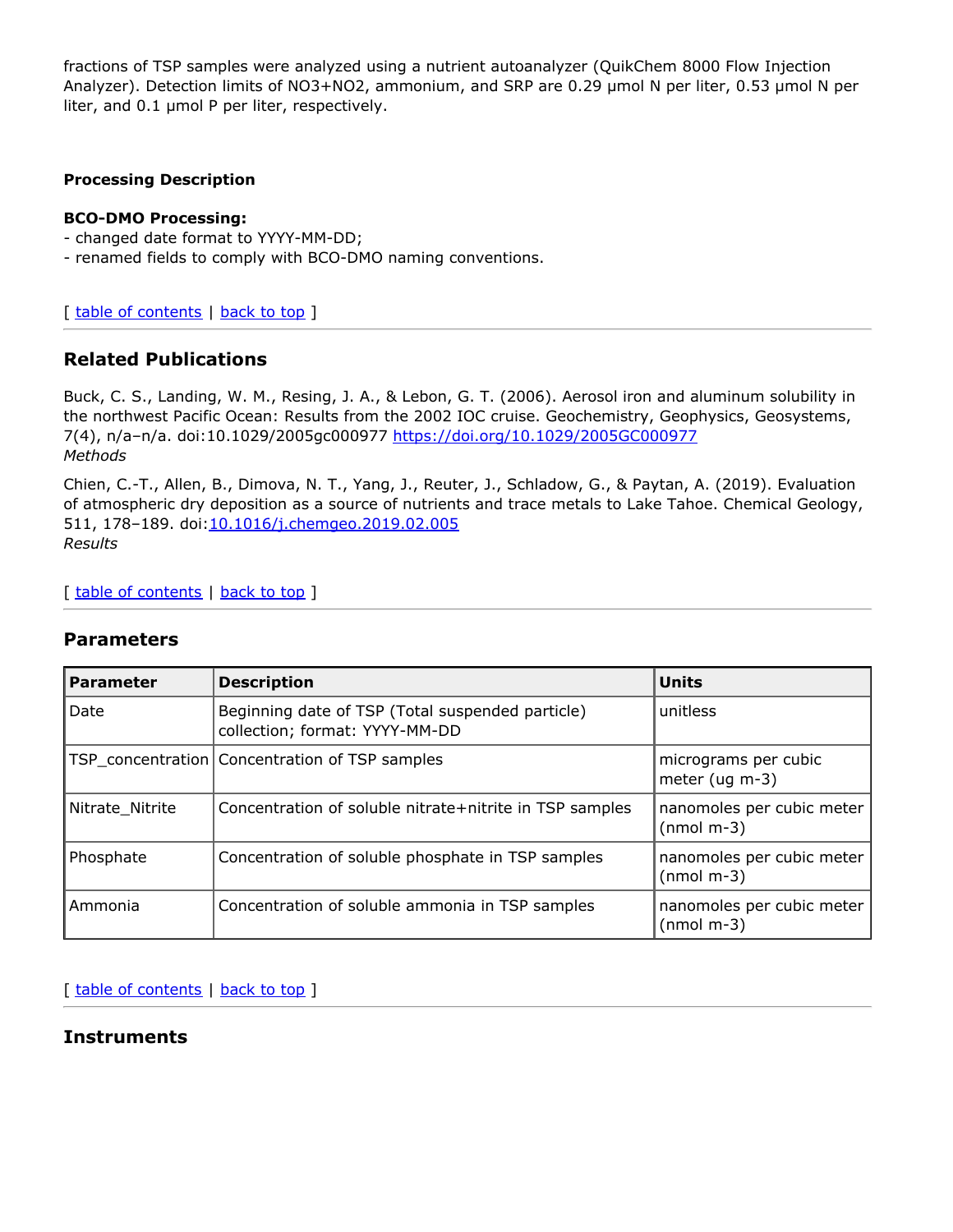| Dataset-<br>specific<br>Instrument<br><b>Name</b> | QuikChem 8000 Flow Injection Analyzer                                                                                                                                                                                                                                                                                                                                                                                                                                                                                                                                                                                                             |
|---------------------------------------------------|---------------------------------------------------------------------------------------------------------------------------------------------------------------------------------------------------------------------------------------------------------------------------------------------------------------------------------------------------------------------------------------------------------------------------------------------------------------------------------------------------------------------------------------------------------------------------------------------------------------------------------------------------|
| Generic<br><b>Name</b>                            | <b>Instrument</b> Flow Injection Analyzer                                                                                                                                                                                                                                                                                                                                                                                                                                                                                                                                                                                                         |
| <b>Generic</b>                                    | An instrument that performs flow injection analysis. Flow injection analysis (FIA) is an<br>approach to chemical analysis that is accomplished by injecting a plug of sample into a<br>flowing carrier stream. FIA is an automated method in which a sample is injected into a<br><b>Instrument</b> continuous flow of a carrier solution that mixes with other continuously flowing solutions<br><b>Description</b> before reaching a detector. Precision is dramatically increased when FIA is used instead of<br>manual injections and as a result very specific FIA systems have been developed for a wide<br>array of analytical techniques. |

| Dataset-specific<br><b>Instrument Name</b>      | Graseby Andersen TSP High Volume Sampler                                                              |
|-------------------------------------------------|-------------------------------------------------------------------------------------------------------|
| <b>Generic Instrument Name Aerosol Sampler</b>  |                                                                                                       |
| <b>Generic Instrument</b><br><b>Description</b> | A device that collects a sample of aerosol (dry particles or liquid droplets)<br>from the atmosphere. |

#### [ table of [contents](#page-0-0) | [back](#page-0-0) to top ]

### **Project Information**

#### **Atmospheric Deposition Impacts on Marine Ecosystems (ADIMA)**

**Website**: [http://pmc.ucsc.edu/~apaytan/page\\_projects.html](http://pmc.ucsc.edu/~apaytan/page_projects.html)

**Coverage**: Gulf of Aqaba, Atlantic Ocean (Bermuda Time Series Station), Monterey Bay

Chemical components delivered to the surface ocean through atmospheric deposition influence ocean productivity and ecosystem structure thus are tightly related to the global carbon cycle and climate. Accordingly, the major aim of this project is to quantitatively estimate the variable impact of aerosols on marine phytoplankton and to determine the specific effects on various taxa. Such data could in the future be used to better understand the global impact of aerosols on the oceanic ecosystem. To accomplish this goal the PI will monitor aerosol dry deposition fluxes, determine aerosol sources, obtain the chemical composition and solubility of aerosols, and evaluate the contribution of aerosols to nutrient and trace metal budgets of seawater at two oceanographically different sites (Bermuda and Monterey Bay) representing open ocean and coastal setting. The effects of the different aerosol "types" (defined by source and chemical characteristics) on specific phytoplankton taxa will also be evaluated using pure culture and natural samples bioassays. This project is particularly important in light of the role atmospheric deposition can resume in oligotrophic and coastal settings and the predicted future global conditions of increased aridity and urbanization and associated changes in dust fluxes and composition.

[ table of [contents](#page-0-0) | [back](#page-0-0) to top ]

# **Funding**